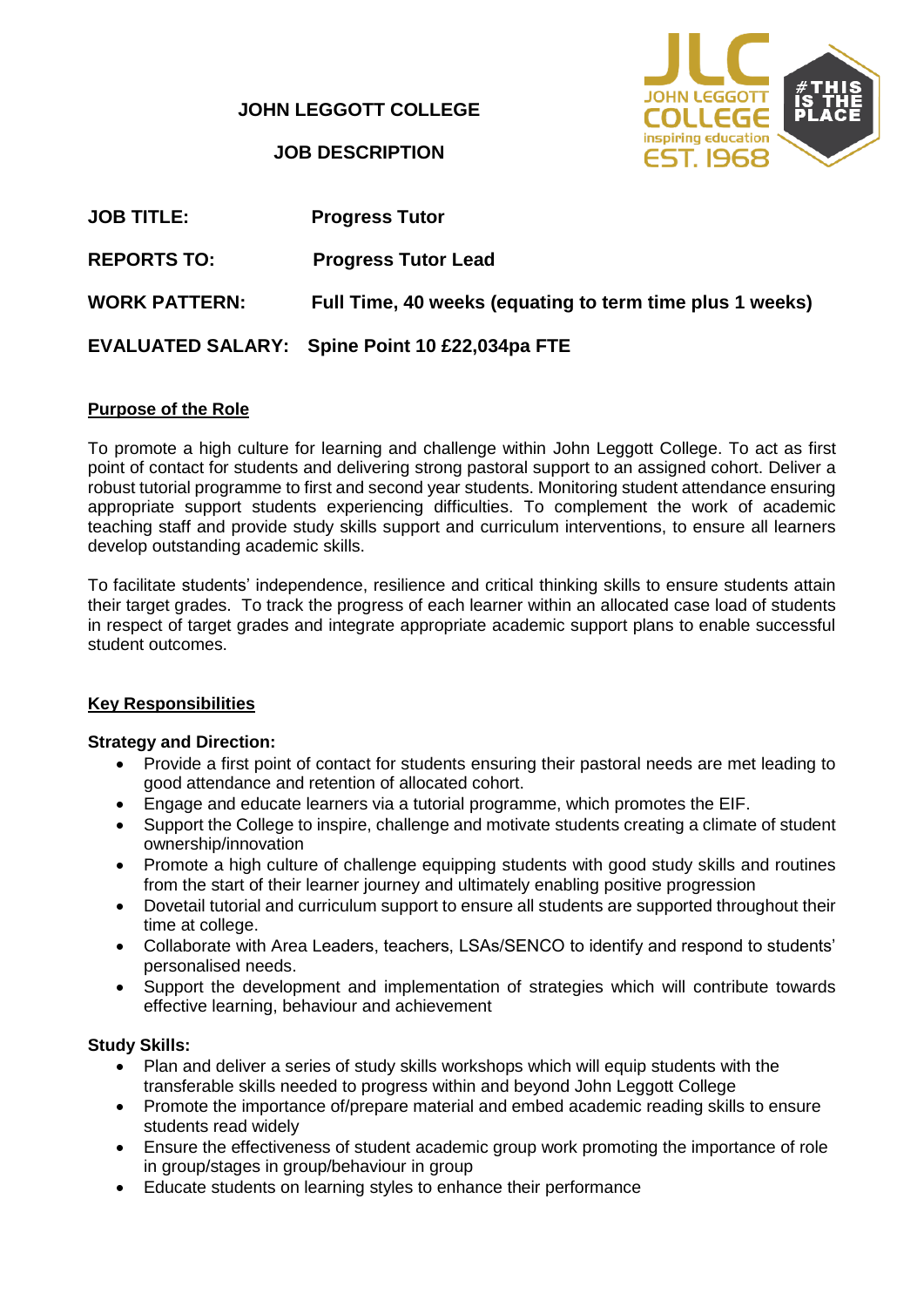- Develop students critical thinking skills/writing skills through debating, questioning, problems solving
- Promote standards required for academic writing placing emphasis on formal language, structure, objective, citations and references
- Equip learners with the skills needed to act on feedback to become highly reflective learners to enable improved academic performance
- Developing time management/organisational techniques with individual learners
- Support learners with examination techniques and support
- Contribute to the planning of displays on study skills
- Contribute to college wide events to promote the importance of study skills
- Set and review meaningful SMART targets for each progress review one to one meeting to aid student progression, and to review and monitor student within their caseload
- Work with Area Leaders to promote cross college initiatives and agendas (e.g. employability/literacy/numeracy)

#### **Pastoral Support:**

- Be the first point of contact for students
- Support students throughout all aspects of their learner journey starting with the initial interview process, enrolment and progression beyond college.
- Provide pastoral support to a caseload of students and signpost to areas of support in college as and when required
- Take appropriate action for the welfare and safeguarding of students in accordance with the College's safeguarding policy
- Responsible for a cohort of first and second year students (monitoring attendance, performance and student behaviour)
- Provide reports around attendance, retention and in year progress of allocated case load of students
- To develop student's resilience through support and workshops to enable successful student outcomes/positive progression.
- Support students who have been identified as requiring support/intervention.
- Adhere to all college policies effectively to support pastoral work e.g. attendance, behaviour, fitness to study, safeguarding policy etc.
- Regular, clear and concise communication with parents/carers to support learner progress
- Deliver tutorials to groups of students and engage in planning process for tutorial scheme of work
- Support students with the UCAS process
- Support with the process for leavers/potential leavers working in collaboration with Area Leaders and SLT
- Support with course transfer process in collaboration with teachers and Area Leaders

## **Tracking and Reporting:**

- Track progress of supported learners, identifying the impact of academic support
- Liaise with subject areas over data tracking and monitoring to maintain an overview of student progression
- Prepare data/reports on progress of caseload at key points in the academic year, such as after internal assessments and external examinations
- Maintain up-to-date and accurate student progress and intervention records on a regular basis via college systems

#### **Quality Assurance:**

- Work with the rest of the team to contribute to self-assessment and quality improvement
- Undertake peer observations of Progress Tutors to play a part in the evaluation and sharing of practice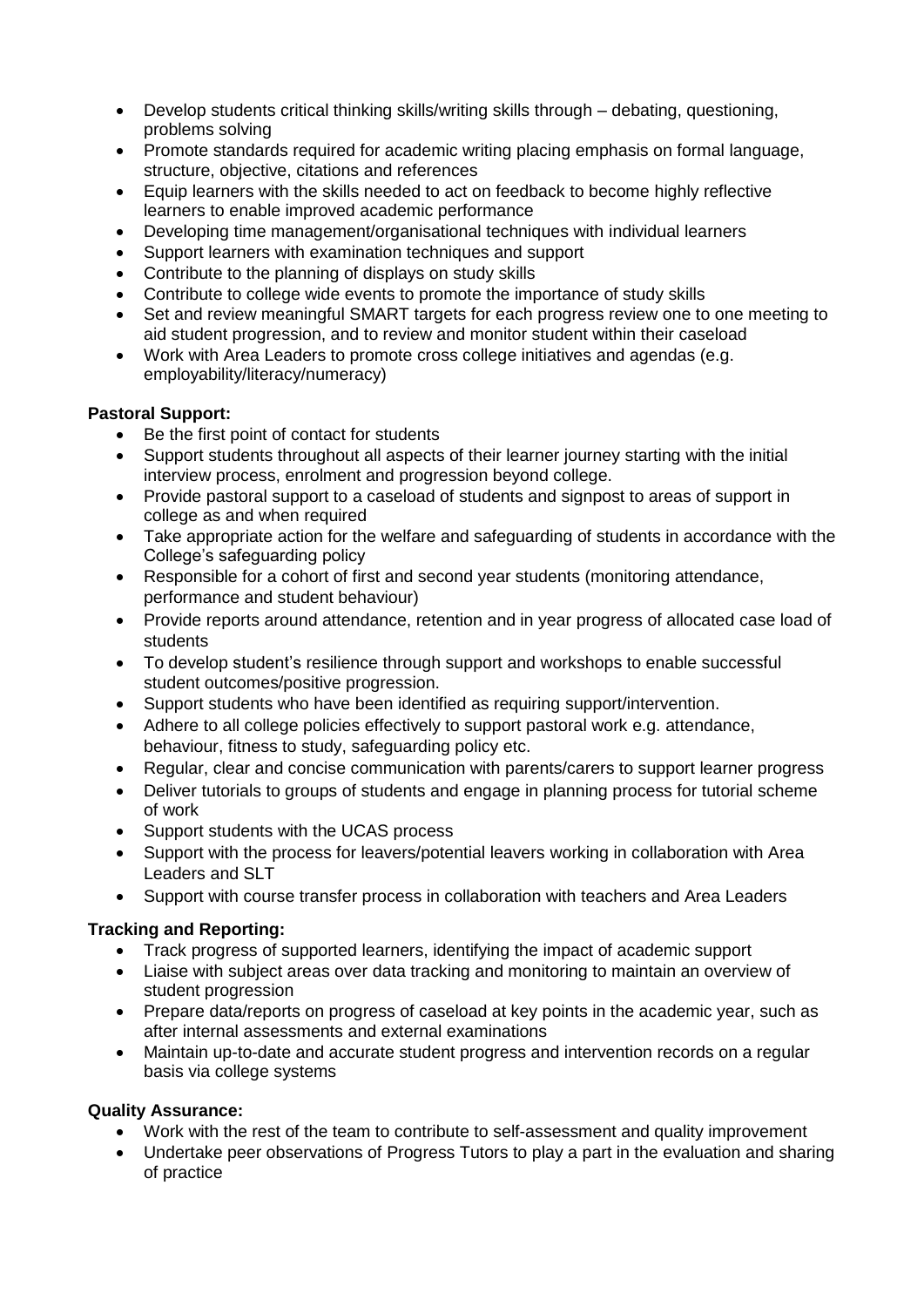• Reflect on practice and identify key areas for development within the role of Progress Tutor to feed into the college self-assessment

#### **In addition to the above post holders will be expected to:**

- Achieve agreed targets and performance indicators across all areas of responsibility
- Support effective safeguarding of all young people throughout the College
- Attend as necessary, meetings of all College Staff
- Adhere to College Policies and procedures e.g. Equality and Diversity; Health and Safety
- Undertake any such other duties as may be required, commensurate with the post which do not change the character or purpose of the post which are necessary to maintain outstanding standards

**The job description is an outline of the key tasks and responsibilities and is not intended as an exhaustive list. The job may change over time to reflect the changing needs of the College, as well as the personal development needs of the post holder.**

*We strive for equality throughout the college and positively encourage applications from all sections of the community. The College has a strong commitment to safeguarding and promoting the welfare of young people and vulnerable adults and all appointments are subject to an enhanced DBS clearance.*

Employee signature: …………………………………. Date: ……..………………

Line manager signature: ……………………………. Date: ……..………………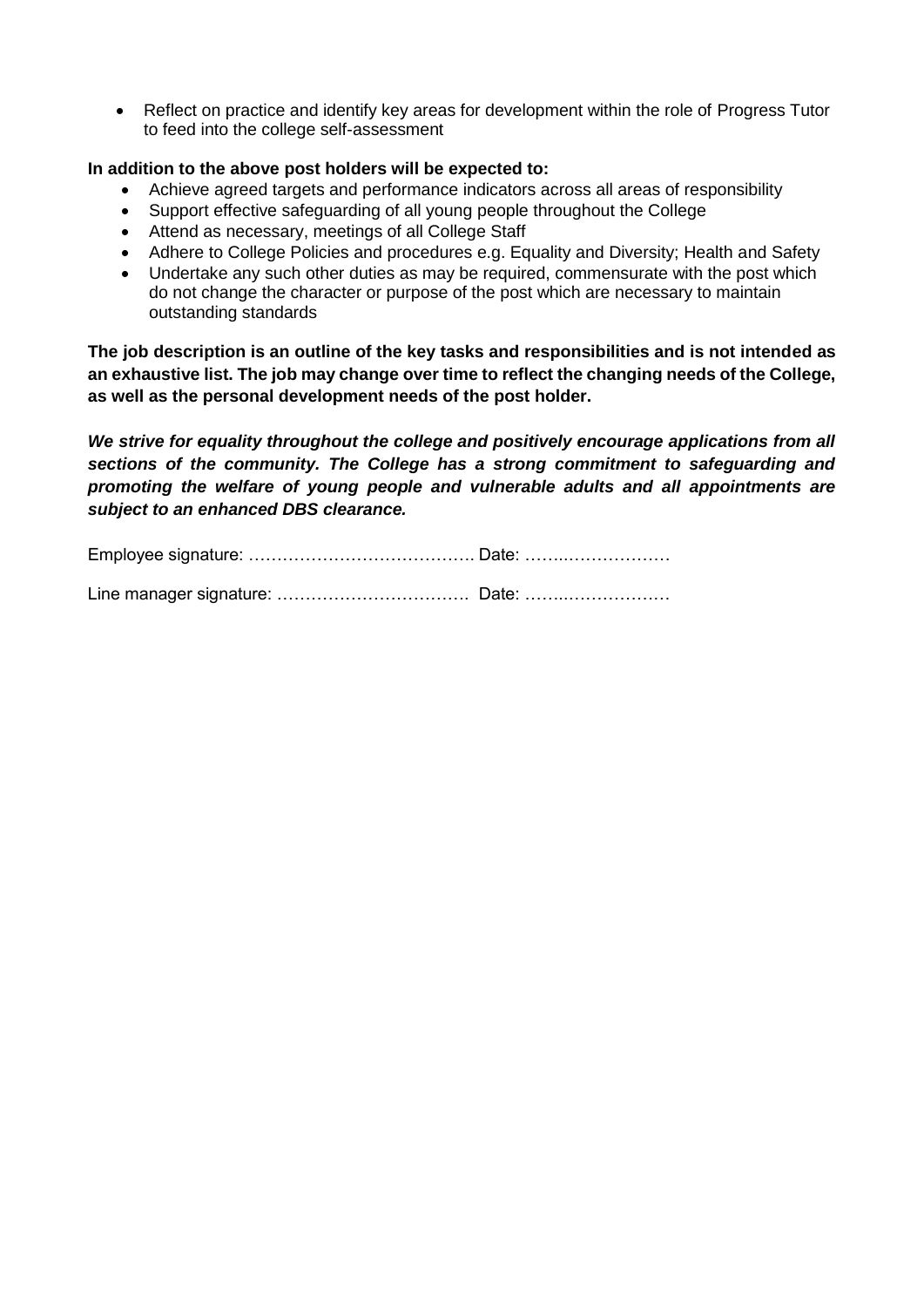

# **PERSON SPECIFICATION PROGRESS TUTOR**

| <b>Qualifications and awards</b>                                                              | <b>Essential</b> | <b>Desirable</b> | <b>How Tested</b> |
|-----------------------------------------------------------------------------------------------|------------------|------------------|-------------------|
| Honours Degree or equivalent (or substantial relevant work                                    | Е                |                  | C                 |
| experience)                                                                                   |                  |                  |                   |
| Good standard of Level 2 education - 5 A-C GCSE's including                                   | E                |                  | $\mathbf C$       |
| Maths and English                                                                             |                  |                  |                   |
| Award in Education and Training (Level 3) or equivalent                                       |                  | D                | A, I              |
|                                                                                               |                  |                  |                   |
| <b>Professional Knowledge and Experience</b>                                                  |                  |                  |                   |
| Ability to monitor and track students' attendance, academic                                   | E                |                  | A, I              |
| progress and behaviour                                                                        |                  |                  |                   |
| Outstanding analytical skills (ability to interpret data/write reports)                       | Ē                |                  | A, I              |
| Experience of delivering sessions/workshops to students or groups                             | $\overline{E}$   |                  | A, I              |
| Understanding of the academic standards required for Level 2/3                                | $\overline{E}$   |                  | A, I              |
| qualifications and encompass a wide range of study skills which can                           |                  |                  |                   |
| support learners                                                                              |                  |                  |                   |
| Knowledge of destinations which students could progress on to and                             | E                |                  | A, I              |
| knowledge of how to support them with this                                                    |                  |                  |                   |
| Good IT skills and an appreciation of how technology can support                              | E                |                  | A, I              |
| learning                                                                                      |                  |                  |                   |
|                                                                                               |                  |                  |                   |
| Interpersonal Skills & Intellectual Ability                                                   |                  |                  |                   |
| Ability to work calmly and effectively, both in a team and                                    | $\overline{E}$   |                  | A, I              |
| independently, to prioritise a varied workload                                                |                  |                  |                   |
| Ability to establish and maintain professional working relationships                          | E                |                  | A, I              |
| with staff, students and external stakeholders                                                |                  |                  |                   |
| The ability to perform effectively and sensitively within a team                              | E                |                  | A, I              |
| Ability to work well under pressure and meet tight deadlines                                  | Ε                |                  | A, I              |
| Outstanding written and verbal communication and presentation                                 | E                |                  | A, I              |
| skills (including to a large group)                                                           |                  |                  |                   |
| Evidence of excellent 'people skills' and listening skills                                    | $\overline{E}$   |                  | A,l               |
| Ability to take initiative, work creatively and innovatively, and make<br>effective decisions | E                |                  | A, I              |
| Strong commitment to providing excellent customer care to a range                             | $\overline{E}$   |                  | $\overline{A, I}$ |
| of stakeholders                                                                               |                  |                  |                   |
| Able to bring creative solutions to tasks, see new opportunities and                          | E                |                  | A, I              |
| to propose, implement and manage new initiatives                                              |                  |                  |                   |
|                                                                                               |                  |                  |                   |
| <b>Particular Requirements</b>                                                                |                  |                  |                   |
|                                                                                               |                  |                  |                   |
| Flexible approach to working to accommodate essential target                                  | E                |                  | A, I, R           |
| dates in the life of the college                                                              |                  |                  |                   |
| Commitment to continuous professional development                                             | E                |                  | A, I              |